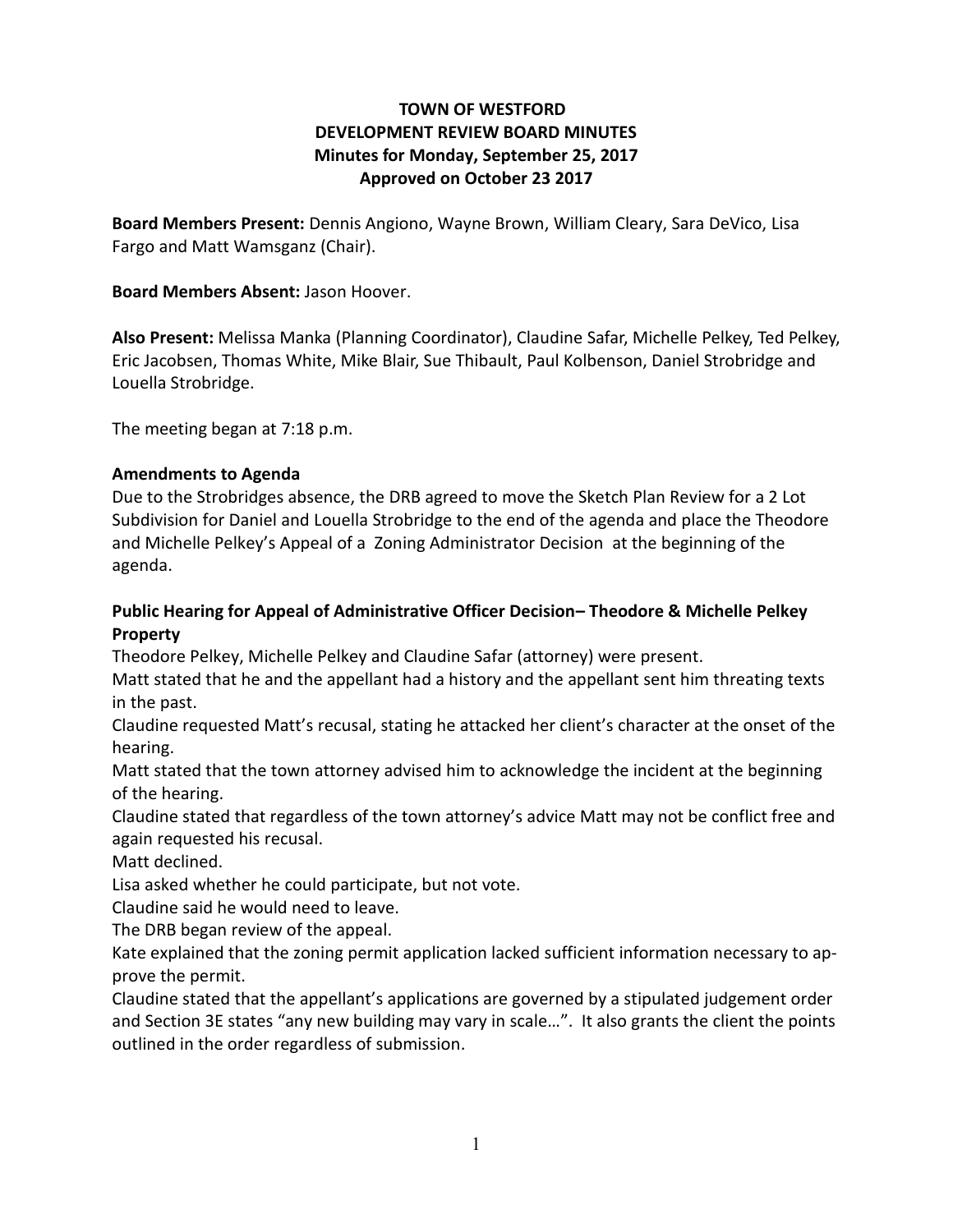Sara stated that Claudine is referencing Section 244 of the regulations concerning aesthetic characteristics of a building. However, the proposal would still need to conform to the accessory structure requirements in order for a zoning permit to be issued.

Matt stated that the court order states "revised as follows" meaning the court approved site plans must be revised to conform with the items listed in #3 in order to allow the Zoning Administrator to approve the application.

Claudine argued that the order does not state that and if it meant to it would say "future applications shall comply with the following criteria". However, that is not what it says and "revised as follows" legally makes no sense.

Lisa asked if Claudine believes the regulations do not matter in this case because the lawyers didn't write the judgement order correctly.

Claudine said yes. She added that the judgement order is written strangely.

Sara asked how the order could be interpreted other than the appellant must meet the regulations and criteria spelled out in paragraph 3 given paragraph 5 of the order.

Matt began going through the staff report and point system. He stated the proposal clearly met a, b, and c but lacked a professional landscaping design as required in d and lacked the information required in e and f.

Ted said his engineer submitted information proving conformance with the point system with the zoning permit application.

Melissa said the DRB had a copy of the complete zoning permit application.

Ted was asked what the use of the structure would be.

Ted said he would move his home occupation to the new building to house large equipment with access to heat and electricity. He added that he was not totally sure of the use because has many options.

Claudine said different uses would need to go before the board.

Dennis said he wanted to get more information from the attorney to ensure decisions are made correctly. He added that it couldn't hurt.

Claudine said it could hurt if the town's position got aggressive.

Bill said they need the town attorney's opinion regarding the order as well as how to proceed. He said he will make up his own mind after hearing all positions and opinions.

Dennis asked if the wording in the order could be rectified if something where wrong with it. Claudine stated that it's a contractual agreement and cannot be reengineered.

Matt asked what Claudine thought the 23 points were scored on if the judge and attorneys were willing to grant the points regardless of submission of an application proving conformance.

Claudine said the points must have been granted during mediation and the individuals involved must have known what her client proposed to do.

Lisa said she believes the intent of the order was that the appellant would need to meet the criteria listed. Lisa asked the appellant's attorney if she would like the DRB to review the rest of the staff report since they are stuck on the point issue.

Wayne asked whether Ted was proposing a type 2 home occupation. He also noted that an 8,000 sf building appears to be a principal structure as opposed to an accessory structure housing a home occupation.

Finally, he asked for an honest description of the use of the building.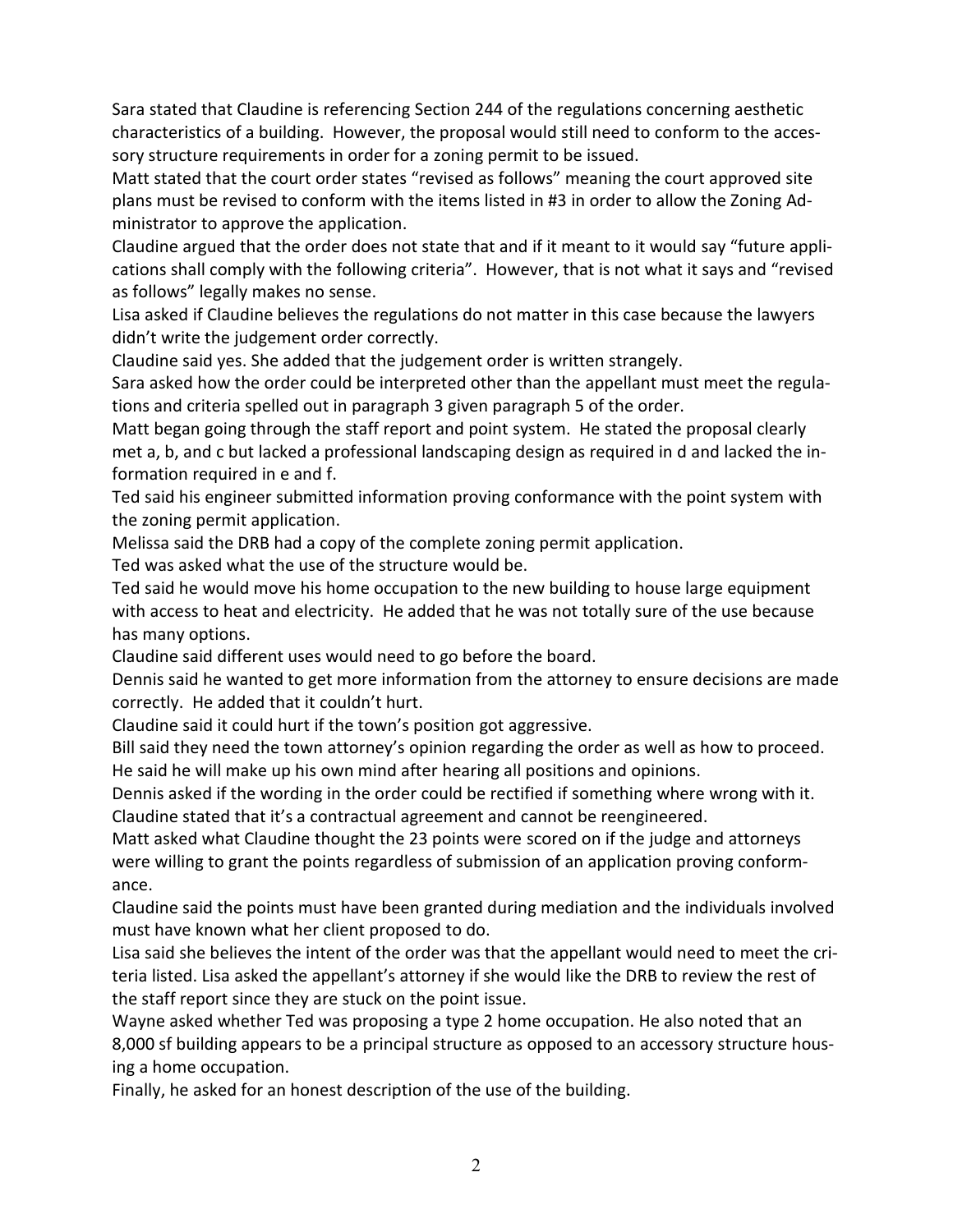Ted said he's not completely sure what the future use will be as he has many irons in the fire and the use may expand over time. However, he said he does plan to move his home occupation from the temporary structure on the property to the proposed structure. He said the proposed structure would house commercial trucks and trailers, excavators, bobcats and other vehicles that would be brought to the site.

Ted said the Mathieu's structure is bigger than what he is proposing and Richard uses it for whatever he wants. He added that issuing violations and going to court with the Mathieu's was a waste of tax payer money. Ted said he wants an accessory structure too.

Sara stated that the DRB is working with completely rewritten regulations which were adopted in 2016. Therefore, past approvals and/or structures approved under past regulations are irrelevant.

Claudine commented that there may be issues with inequity.

Claudine added that further appeals would be unproductive and it's in everyone's best interest to work together.

Lisa MOVED to continue the public hearing until October 23rd at 7:15pm.

Dennis SECONDED the motion.

The motion PASSED: 6 – 0.

The DRB opened for public comment.

Tom White said it's good the DRB is doing its job by getting more information. He said the attorney present is representing the Pelkeys not the Town and the Town should be receiving opinions from its counsel. He added that the Mathieu situation was different and under different regulations. He ended by saying he felt the fear of spending money was being used as a tactic to change the town's opinion in the case.

Lisa suggested that the DRB seek a  $3<sup>rd</sup>$  legal opinion prior to making a decision.

Michel Blair stated the proposal was a covert way of turning previously subdivided residential lot into a commercial lot and avoiding Act 250. He added that Ted wants to build a structure and then bring in businesses. He said Act 250 review would safe guard abutters and the town more so than local approvals.

Claudine said bringing in a business would require a change of use.

#### **Sketch Plan Review for 2 Lot, 1 Unit Subdivision – Owner: Daniel & Louella Strobridge**  Daniel and Louella were present.

Daniel explained that they would like to subdivide 44 acres from their parcel as a deferred development lot and retain the remaining 42 acres with existing dwelling and infrastructure. The DRB went through the staff report.

The DRB agreed that at least one of the lots will need to be surveyed but the Strobridges may decide which lot.

The Strobridges said the property was enrolled in the Current Use Program and, therefore, the building envelope would extend as far as the 2 acre exclusion area.

The DRB stated that the building envelope would need to conform to minimum district setbacks and exclude the WRO, steep slopes and ledge outcroppings as well.

The Strobridges stated that the Pouliots would continue to hay the property retained by them. The DRB agreed that the existing driveway could adequately serve the fire department's needs with regard to emergency access.